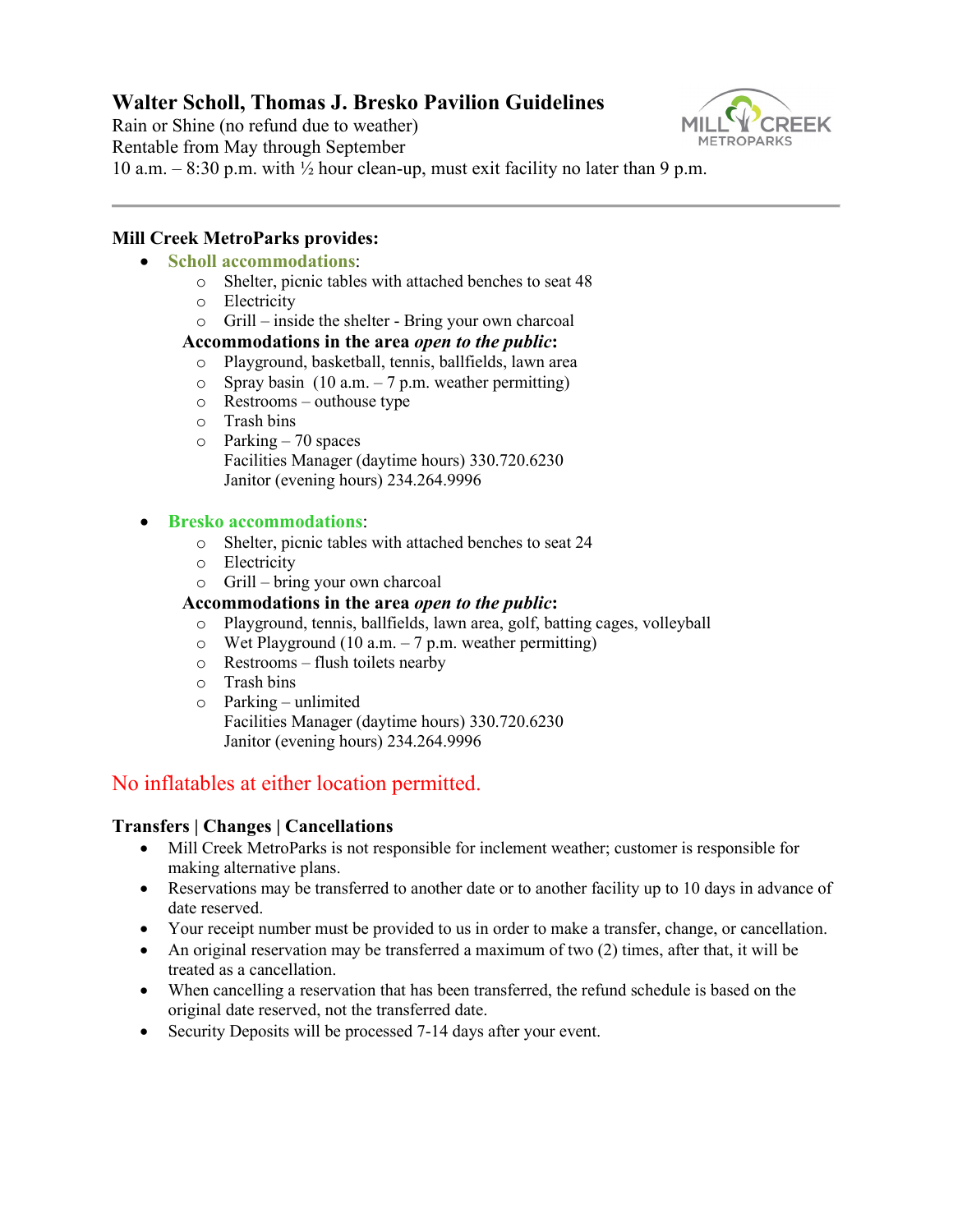- Refunds will be processed within 7-14 business days after the cancellation is received, according to the cancellation schedule below.
	- Prior to 60 days before reserved date 85% refund
	- 30-60 days before reserved date 50% refund
	- Less than 30 days before reserved date no refund

### **SECURITY DEPOSIT - A refundable security deposit of \$100.00 is due at time of reservation is**

**made.** Please note that deposits are refundable provided that the Permit Holder (the individual or organization reserving the facility) leaves the facility in the same condition it was found and ensures all Reservation Rules and Regulations of the Park are followed. The permit holder agrees to be fully responsible for all damages, expenses, losses, including theft and loss caused by any person who attends, or provides goods and service connected with the use of the facility and surrounding areas and for time spent on excessive cleaning of the facility. (Beyond 2 hours) No partial deposit will be refunded. If your reservation is made via credit card, within 180 days of your event you will receive your refund back to the credit card used. If your reservation is made via cash/check or over 180 days in advance you will receive your refund via check. Checks will be issued in the name of the permit holder, mailed to the address on the contract within 7-14 days. We cannot hold cash or checks for the deposit.

### **YOU ARE AGREEING TO, AND ARE RESPONSIBLE FOR:**

- **The Reservation time frame is ONLY for the hours reserved as indicated above**. This includes time for preparing and setting up for the event, as well as cleaning up after the event. All Permit Holders and Guests must depart from the facility no later than the time indicated above.
- The Permit Holder must be in attendance at the above-mentioned event.
- The Permit Holder will be held financially responsible for any damage to the facility that occurs during the event that exceeds the amount of the deposit.
- The Permit Holder must ensure that the number of guests does not exceed the capacity of the facility. Exceeding the capacity is a violation of the fire code and will be enforced by the MetroParks Police Department. Permit Holders are not permitted to bring in additional tables/chairs.
- Reservations must be made by an adult at least 21 years of age and party must be adequately chaperoned during the entire event. There must be at least two (2) adult chaperones for every 25 children or teenagers in attendance.
- The Permit Holder shall oversee and monitor the behavior of all guests must ensure compliance with the Rules and Regulations of the Park District; examples of unacceptable behavior; rowdiness/unruly behavior, loud and excessive noise.
	- Ticket sales or admission fees, sale of food, beverage prohibited
	- Soliciting donations or collection of money for any purpose
	- Alcoholic beverages of any kind are not allowed in any open park space, including pavilions or entryways
		- Smoking is prohibited inside all MetroParks facilities
- Decorations shall not be affixed in a manner that will cause damage to the Facility. No decorations are permitted to be affixed to the walls. The Permit Holder shall be responsible for removing all decorations and other paraphernalia and the clearing of tables after the event. The use of confetti, nails, staples, tacks, water balloons, silly string, glitter, and tape with strong adhesion ability is not permitted.
- Candles must be in glass containers
- No pets or animals permitted